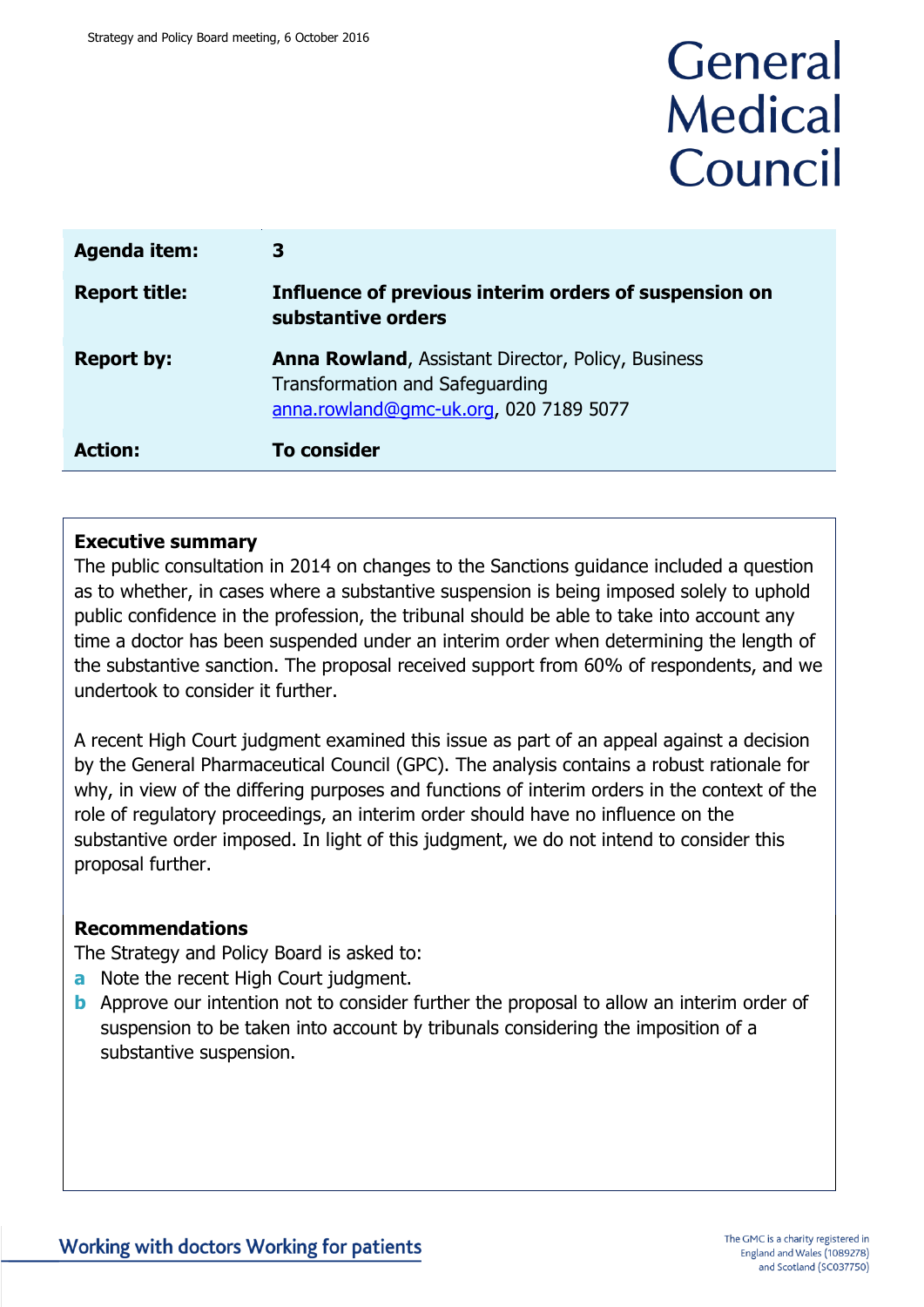# **Background**

**1** The guidance which tribunal members use to determine the appropriate sanction when a doctor's fitness to practise is found to be impaired, sets out the following with regard to interim orders:

The doctor may have had an interim order to restrict or remove their registration while the GMC investigated the concerns. However, the tribunal should not give undue weight to whether a doctor has had an interim order and how long the order was in place. This is because an interim orders tribunal makes no findings of fact, and its test for considering whether to impose an interim order is entirely different from the criteria that medical practitioners tribunals use when considering an appropriate sanction on a doctor's practice.

**2** In 2014, we publicly consulted on whether it would be appropriate for tribunals to take into account the time a doctor had been subject to an interim order suspension when determining the length of a substantive suspension. This possibility was proposed only in cases where the substantive suspension was being imposed in order to maintain public confidence and not in cases where a suspension was considered necessary for the purposes of public protection. The proposal received support from 60% of respondents, and we undertook to consider it further. We have not however given any commitment to its implementation.

## **Further consideration**

- **3** The primary argument in favour of this proposal is that, if there is no risk to patients, then qualified doctors should be suspended for as short a time as possible, in order to minimise the loss of skills and length of time needed to get back up to date, and ensure they are back practising safely quickly. An interim suspension prevents a doctor from practising for a period of time as a direct result of the concerns about their fitness to practise, and could therefore be argued to meet the requirements of public confidence.
- **4** However, an interim order suspension cannot be said to uphold public confidence in the same way that a substantive order can. Interim Order Tribunals are heard in private with no press release. While any order imposed does appear on a doctor's online record, there is no publication of the allegations or reasons for the decision, and no substantive findings. If a substantive suspension is not imposed or is shortened as a result of the interim order, this may not adequately uphold public confidence in the profession.
- **5** There is also a concern that it is unfair to treat an interim order of conditions differently to one of suspension. While it could be argued that under the former a doctor can still work, in practice this is often not the case for some doctors with conditions. A doctor who received an interim order of conditions and then a